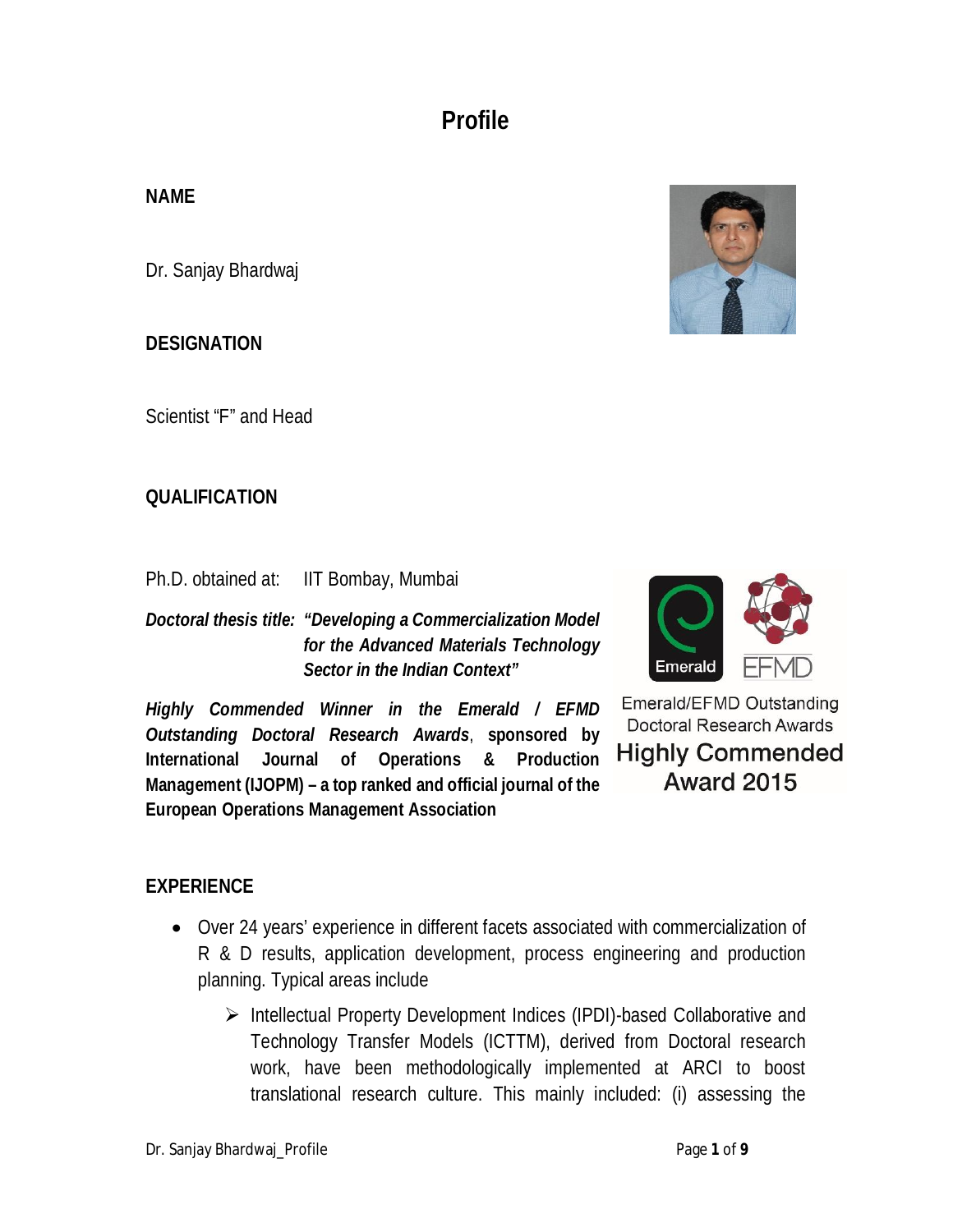readiness level of R & D, (ii) identification of value addition activities for translation of research to transferable technologies, and (iii) creating collaborative / technology transfer models for envisaged partnership situations for identified value addition needs. This initiative towards 'maximizing the utilization of ARCI knowledge-base and research capability' has played key role in significant growth in (a) the 'number of innovationbased collaborations and technology transfers' and (b) also the 'number of leads exploring the possibility of partnerships / technology transfers'

- $\triangleright$  Working with R & D teams and external stakeholders to develop/implement the strategies for commercialization of R & D results
- $\triangleright$  Negotiating/finalizing Agreements to forge partnerships for collaborative R & D, sponsored R & D, commercialization option and technology transfers
- $\triangleright$  Designing/implementing outreach programmes for novel technologies and technology-based-products, performing techno-commercial feasibility analysis for technologies being developed/demonstrated
- $\triangleright$  Conducting patent/competition analysis, valuation of technologies and technology-based-products
- $\triangleright$  Application development, production planning, process engineering
- Received IIChE ICI India Ltd. Award 2018. The award recognized significant success in developing an innovative model to translate scientific knowledge into industrial/commercial applications for wider social relevance**. Work includes ICTTM and associated concepts useful for R & D / intellectual capital commercialization**
- Has been involved in forging collaborations / technology transfers for ARCI's materials-based-technologies with several organizations, including startups/established companies. Negotiated / finalized nearly 200 Agreements for technology transfer, technology development and demonstration, collaborative R & D, contract / sponsored R & D, commercialization option, technical services, and material transfer
- Led Project Centre for Knowledge Management of Nanoscience & Technology (CKMNT) supported by National Nano Mission (Department of Science & Technology, Government of India) from January 2015 to September 2016
- Took initiatives, which culminated in signing of the first international Technology Transfer Agreement of ARCI with a Singapore-based company
- Guidance to postgraduate students for their internship projects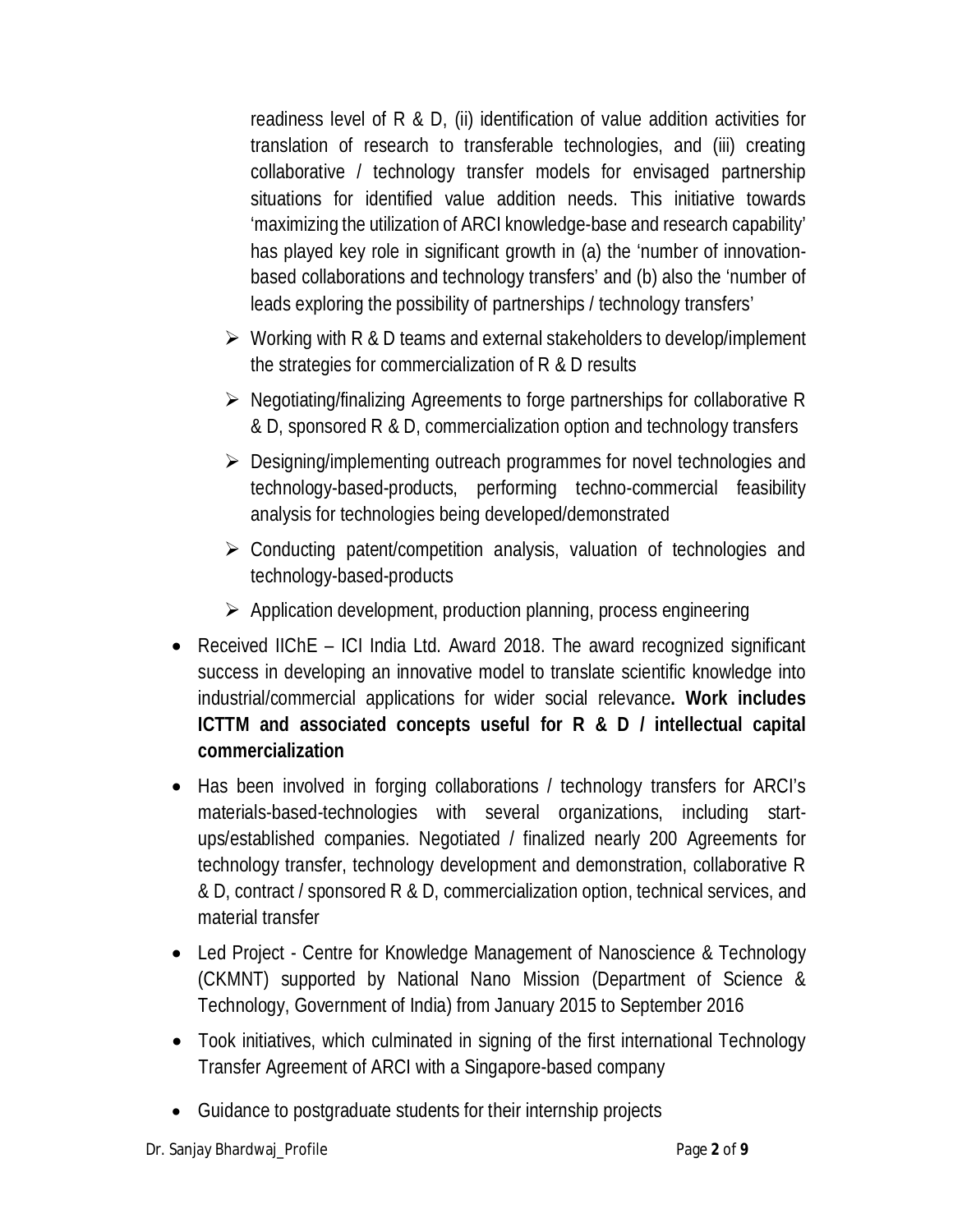## **RESEARCH AREAS OF INTEREST**

Research Collaborations, Strategic Technological Alliances, Technology Commercialization Process, Technology Marketing and Transfer, Science & Technologybased Entrepreneurship, Technology Foresight, Patent Analysis and Intellectual Property (IP) Management

## **PAPERS IN PEER-REVIEWED JOURNALS AND CONFERENCE PROCEEDINGS /BOOK CHAPTER/SHORT ARTICLES**

### TOTAL: 38 Nos.

(Peer-reviewed Journal Papers/ Conference Proceedings: 19 nos., Book Chapter: 1 no. and Short Articles: 18 nos.)

- *Following three papers discuss useful concepts for (i) assessing intellectual property / R & D / technology readiness, (ii) linking R & D capability with appropriate collaborative / technology transfer models to enhance the impact of intellectual capital available with organizations, and (iii) technology transfer and commercialization. Insights provided are especially relevant for organizations working towards commercialization of R & D results in the advanced materials domain:*
- (1) Bhardwaj, S., Padmanabham, G., Jain, K., Momaya, K.S. and Joshi, S.V. (2015) 'Strategic alliances for advanced materials' intellectual property value chain: research and technology organisation's perspective', *International Journal of Intellectual Property Management*, Vol. 8, Nos. 3/4, pp.207–226.

**Abstract:** Intellectual property value chains (IPVCs) comprise exploratory studies, laboratory demonstration, field tests, transfer and/or commercialization of technologies. Strategic technological alliances (STAs) between different organisations aim at strengthening the IPVCs. This phenomenon has influenced research and technology organisations (RTOs) due to their important role in the IPVCs. Characteristics of technology area, e.g., advanced materials technology (AMT) for this paper, play a crucial role for such alliances. An RTO shall be responsible for arranging complementary assets during exploratory studies, laboratory demonstration and field test stages, while commercialising entity shall be responsible for assembly of complementary assets for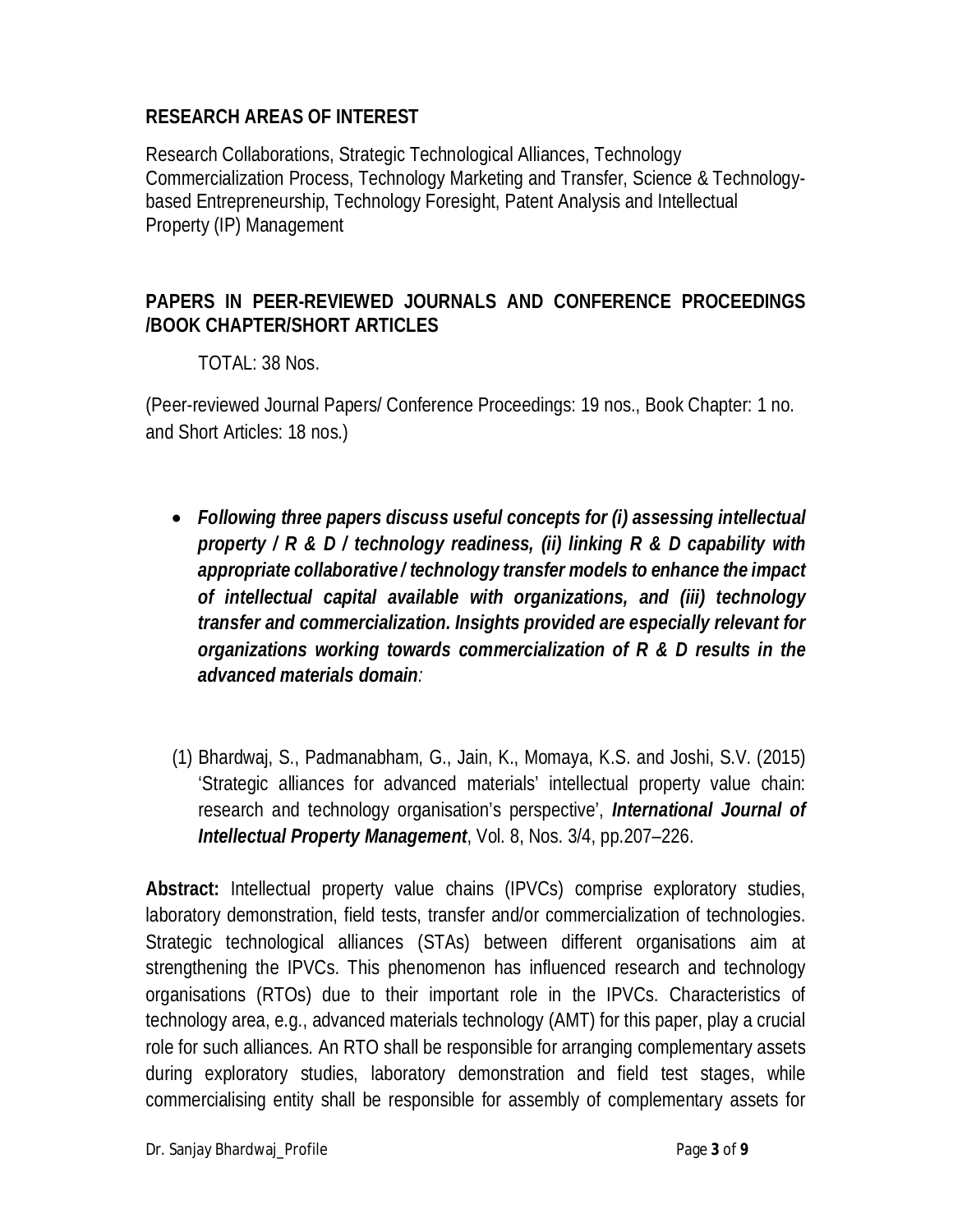competitive manufacturing and marketing. In this paper, an attempt has been made to develop two-step process including: 1) assessment of the level of technology development using intellectual property development indices (IPDIs) for advanced materials technologies; 2) proposing a matrix to assist RTOs in identifying the useful partners from industry, academia and R&D.

**Keywords:** strategic alliances; innovations; research and technology organisations; RTOs; R&D; advanced materials; intellectual property development indices; IPDIs; cooperative strategies.

(2) Bhardwaj, S., Padmanabham, G., Jain, K. and Joshi, S.V. (2015) 'Innovation paradigms: contractual models for research and technology organisations', *International Journal of Technology Transfer and Commercialisation*, Vol. 13, Nos. 3/4, pp.133–153.

**Abstract:** Co-development partnerships are increasingly being used to enhance innovation effectiveness and leverage complementary capabilities of partner organisations. A perceptible transition from closed innovation paradigm to open innovation paradigm is also observed. This trend is consistent with the thinking that capabilities necessary for creating innovations are often not completely available within a single organisation. Furthermore, the intellectual property (IP) regime is getting stronger by the day. These changes in the macro-environment coupled with the need to access complementary capabilities have spurred the need for novel contractual models, which facilitate transactions involving IP and other assets between different organisations. In this backdrop, the authors have attempted to analyse the trend of contractual models that have either already been adopted or are in the process of adoption by an Indian research and technology organisation (RTO) involved in the development, demonstration and transfer of materials-based technologies. This paper specifically addresses issues associated with partnerships that attempt to embrace open innovation paradigm in the face of progressively strengthening IP regimes, and their implications on contractual models suited to an RTO, with illustrative examples.

**Keywords:** innovation paradigm; intellectual property; open innovation; contractual models; research and technology organisations; RTOs; research and development; R&D; technology development; technology transfer; technology commercialisation; innovation; research.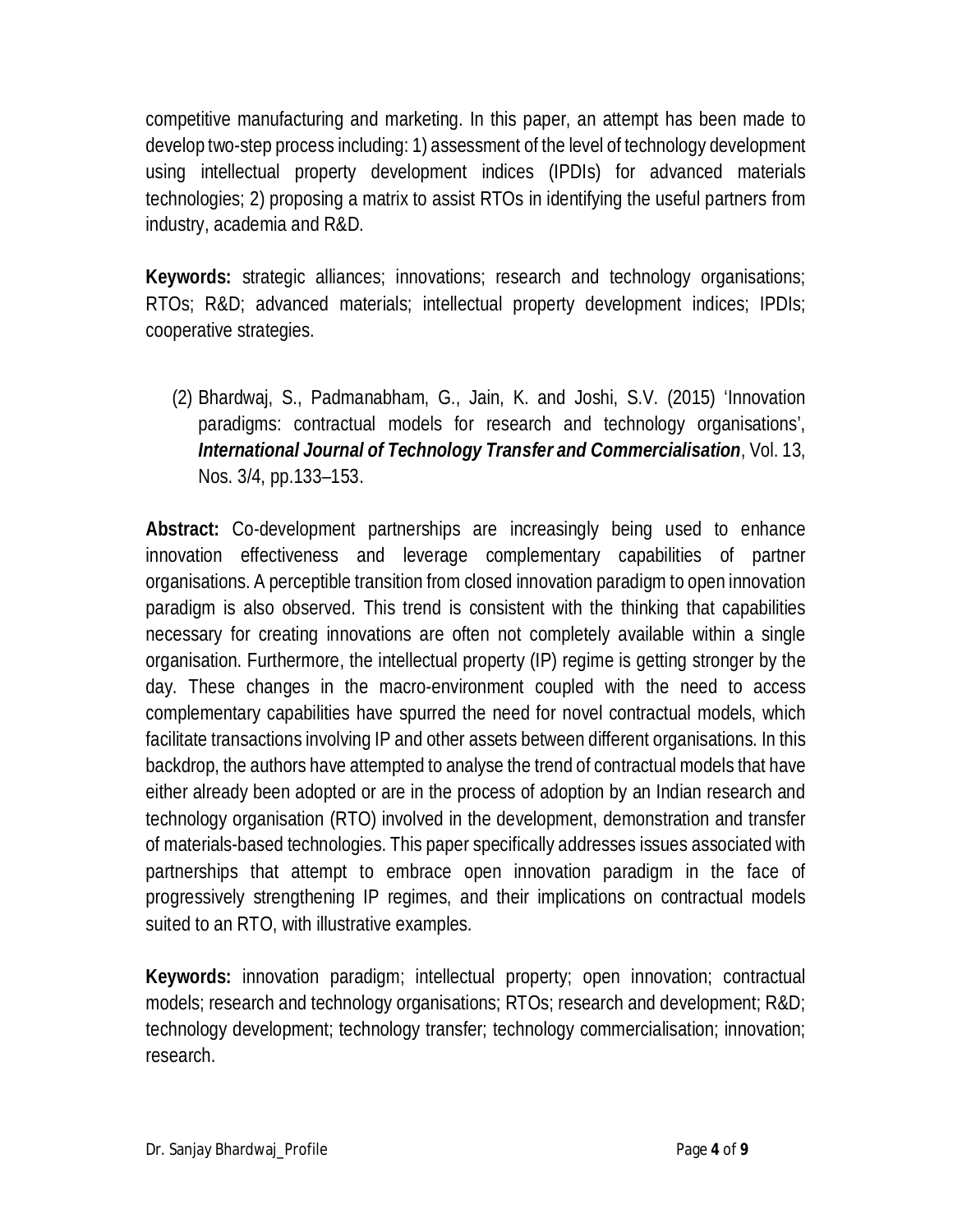(3) Sanjay Bhardwaj, G. Padmanabham, Karuna Jain, D. Srinivasa Rao and Shrikant V. Joshi (2017) 'Technology commercialization in the advanced materials sector: Indian context', *Journal of Intellectual Property Rights*, Vol. 22, No. 3, pp. 154- 167.

**Abstract:** This study is aimed at developing insights into the Technology Value Chain (TVC) of advanced materials-based technologies using a scenario in which technology has been transferred by a Research and Technology Organization (RTO) to a Small and Medium Enterprise (SME) in the Indian context. A Conceptual Theoretical Model (CTM) using constructs from existing TVC models is used as a basis for the case study described in this paper. This model is refined using actual evidence from an Indian RTO - the International Advanced Research Centre for Powder Metallurgy and New Materials (ARCI), Hyderabad. The TVC of ARCI's proprietary Detonation Spray Coating (DSC) technology is used to expand upon the CTM as well as to provide new insights wherever possible. The TVC adopted for DSC includes technology incubation and proof of concept in advance of transferring the technology. These strategies, aided by government funding of the technology recipient companies, were observed to play an important role in successful commercialization.

**Keywords**: Technology commercialization; technology value chain; advanced materials technologies; detonation spray coating.

## **RESEARCH PAPERS PRESENTED IN INTERNATIONAL / NATIONAL CONFERENCES / SEMINARS**

20 research papers

## **TECHNOLOGY FORESIGHT/ TECHNO-COMMERCIAL FEASIBILITY/ PATENT ANALYSIS REPORTS PREPARED/ SUPERVISED**

Over 100 reports for

(a) the companies in the oil and gas, ceramics, chemical, cosmetics and personal care domains

(b) governmental agencies

(c) in-house R & D / technological programmes in the advanced materials' domain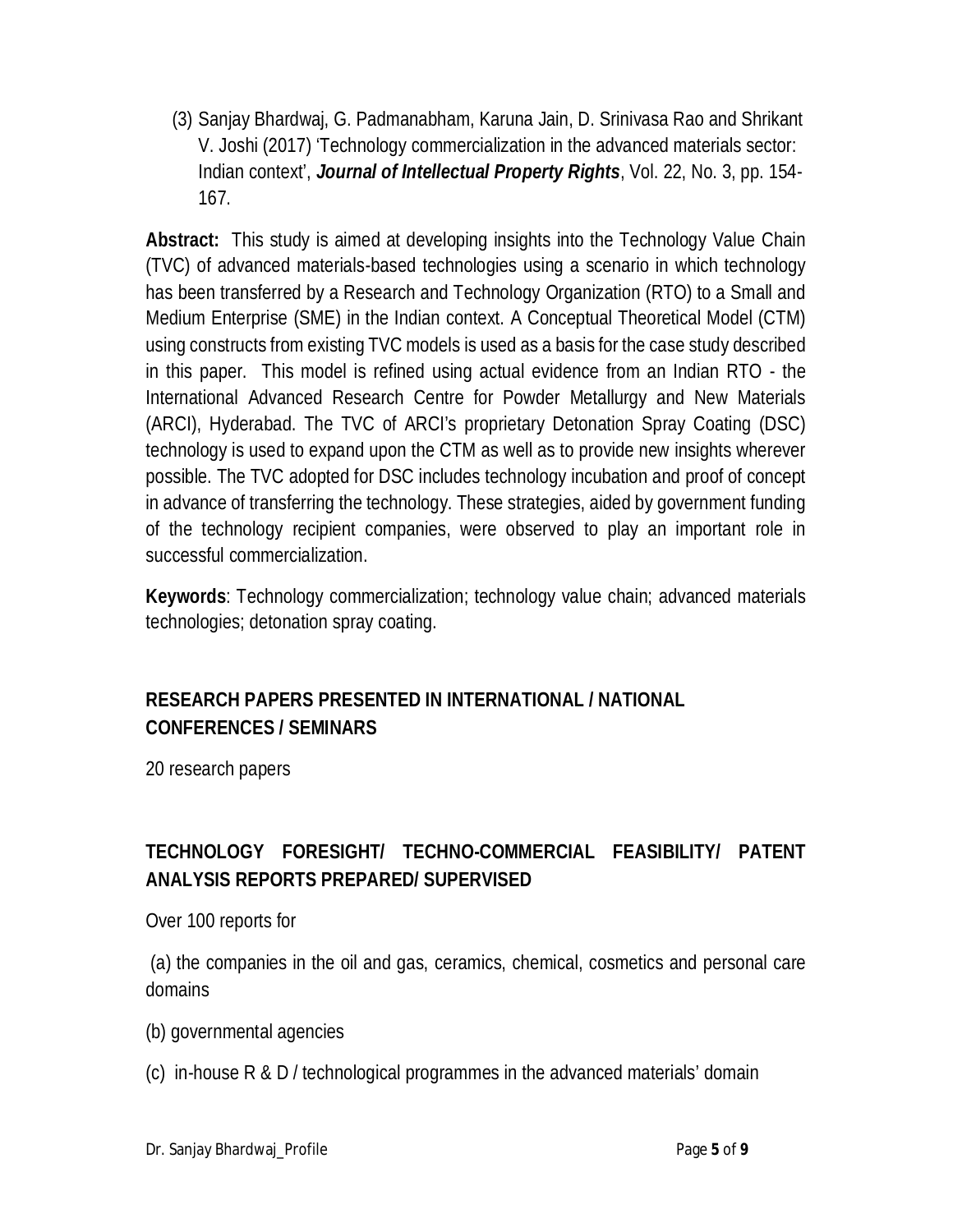### **LECTURES/PRESENTATIONS/PANELISTS IN THE PANEL DISCUSSIONS**

- Delivered more than 170 Invited lectures/presentations (including keynote / plenary lectures) during Faculty Development Programmes, Technology-based Entrepreneurship Development Programmes, Management Development Programmes, National/International Conferences, Seminars, Symposiums, Workshops , Panel Discussions etc. organized by IIT Bombay, IIT Roorkee, National Institute of Industrial Engineering (NITIE) Mumbai, AIIMS Patna, Administrative Staff College of India (ASCI) Hyderabad, Engineering Staff College of India (ESCI) Hyderabad, Osmania University, JNTU Hyderabad, Confederation of Indian Industry (CII), World Intellectual Property Forum (WIPF) and several other organizations
- Spoke on themes like Research collaborations, R & D planning, IP competitive intelligence, strategic technology alliances, technology assessment, patent analysis, new product development, contractual interaction models, new enterprise creation, product launch and growth strategies, strategic technology planning, open innovation, technology transfer and commercialization, IPR management, technology scouting and technology adoption cycle

## **MAJOR AWARDS, HONOURS AND RECOGNITIONS**

 Doctoral research work chosen as Highly Commended Award Winner by International Journal of Operations & Production Management (IJOPM) under the category of Operations and Production Management in the Emerald/EFMD Outstanding Doctoral Research Awards. Emerald Group Publishing Limited, UK and European Foundation for Management Development (EFMD) support the award. IJOPM is one of the leading journals in the world in the field of Operations Management.

(Details are available at: emeraldgrouppublishing.com/about/ourawards/outstanding-doctoral-research-awards-odra/)

- Indian Institute of Chemical Engineers (IIChE) ICI India Ltd. Award 2018 for Excellence in Process or Product Development. Award, presented during CHEMCON 2018 International Conference, recognized the significant success in developing an innovative model to translate scientific knowledge into industrial /commercial applications for wider social relevance
- Bharat Vikas Award 2017 for loyalty, diligence and outstanding performance in the field of Science & Technology based Entrepreneurship conferred by Institute of Self Reliance, Bhubaneswar, India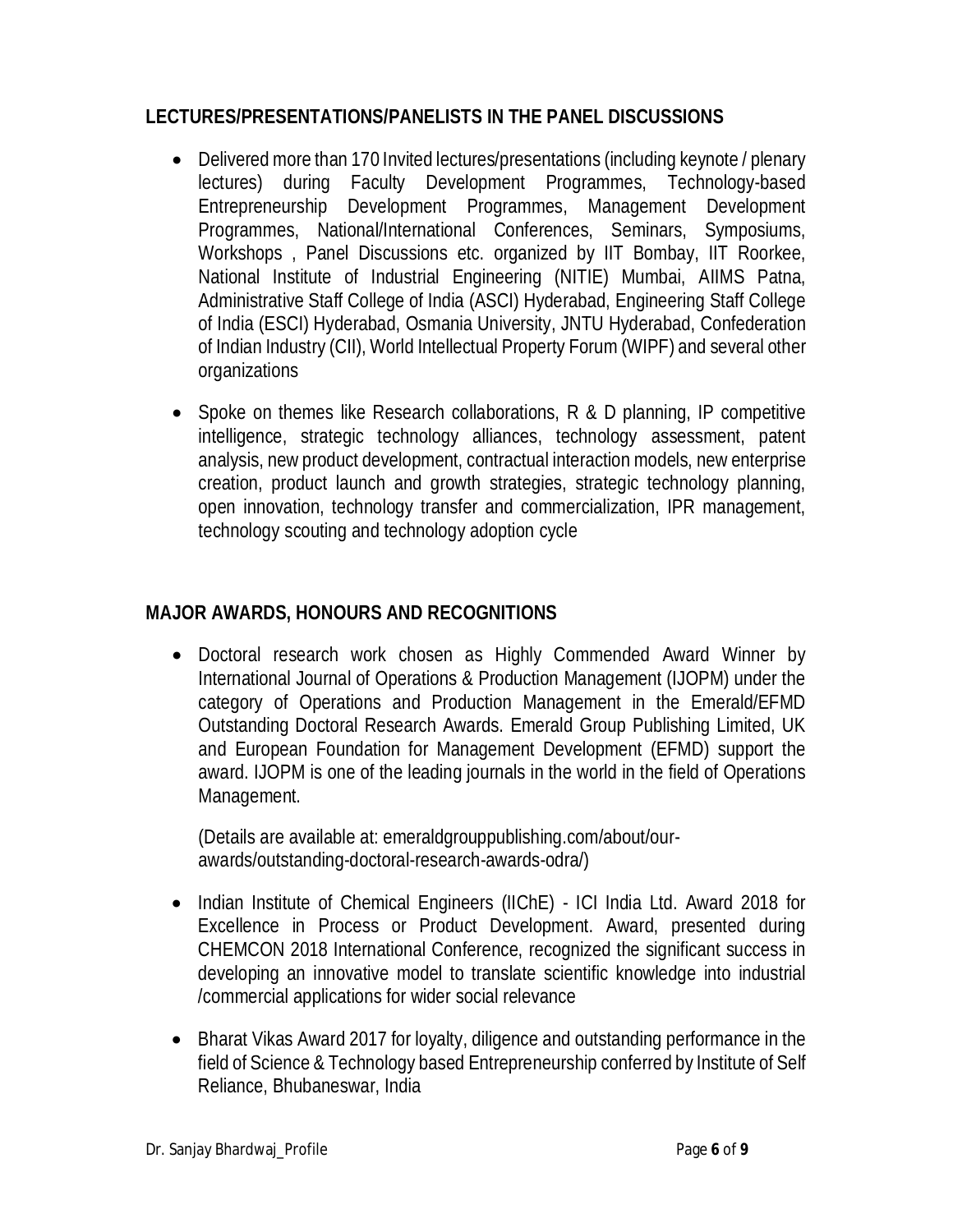- 1<sup>st</sup> prize in 'Quiz on Intellectual Property' conducted during 'Workshop on Managing Innovation & Intellectual Property' at the 3rd International Conference on Management of Intellectual Property and Strategy (MIPS) 2016 at Mumbai during July 2016
- Appreciation Certificates/Letters from All India Manufacturers Association (AIMO) – AP Chapter, Federation of Andhra Pradesh Small Industries Associations (FAPSIA) and Andhra Pradesh State Financial Corporation (APSFC) for initiatives in the field of technology-based entrepreneurship
- "Best Stall Award" for efforts in promotion of materials technologies for entrepreneurship, while independently managing ARCI stall at Exhibition entitled "INDUS EXPO 2003" organized by National Small Industries Corporation (NSIC) and M/s Bowstring at Hyderabad (November 2003)
- Appreciation Letter from E.I. Dupont India Limited, New Delhi for successfully developing new customers for polymer materials like Nylon-6 and Polyacetal resins during MBA Professional Training (June – August 1997)
- Institute-cum-Merit Scholarship and Marshall Charitable Foundation Bombay's Scholarship during B.Tech. at Harcourt Butler Technological Institute (HBTI) Kanpur {now Harcourt Butler Technical University (HBTU) Kanpur}
- Invited to be Advisory Board member for Incubation Centre/Entrepreneurship Development Cell of a Hyderabad-based Engineering College and a Warangalbased Business School
- "Best Stall Award" for efforts in promotion of materials technologies for entrepreneurship, while managing ARCI stall at Exhibition entitled "INDUS EXPO 2003" organized by National Small Industries Corporation (NSIC) and M/s Bowstring at Hyderabad (November 2003)

## **MAJOR CONTRIBUTIONS TO PROFESSIONAL SOCIETIES / OTHER FORUMS**

- Chairman, Indian Institute of Chemical Engineers Hyderabad Regional Centre (IIChE-HRC) for the year 2020 - 2021 and 2019 – 2020.
- Best Regional Centre (BRC) Award 2019 was conferred on the IIChE HRC at 72nd Annual Session of IIChE / CHEMCON 2019 Conference held at Indian Institute of Technology (IIT) Delhi during 15th - 19th December 2019.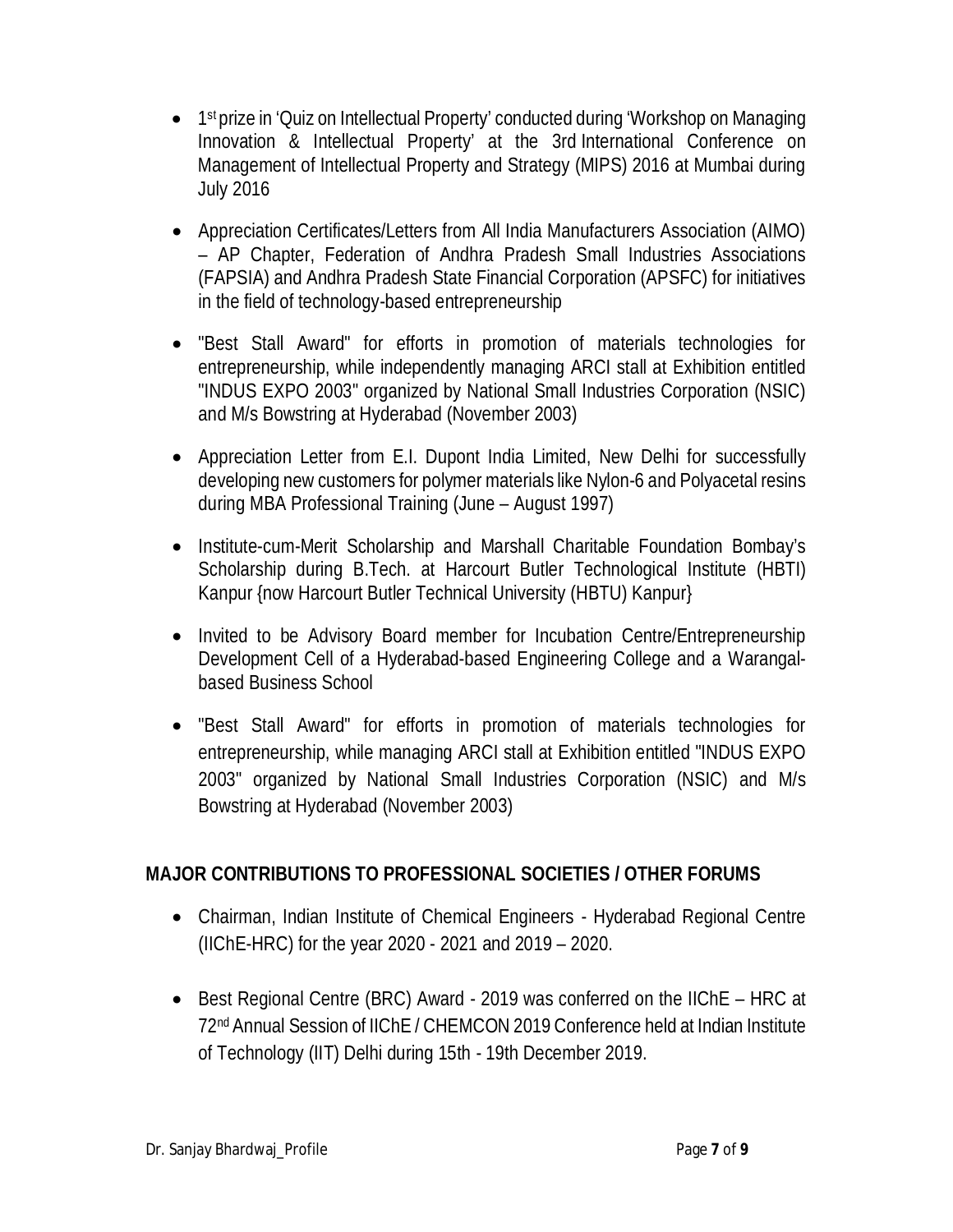- Organizing Secretary, Indian Chemical Engineers Congress (CHEMCON) Conference 2020 & 73rd Annual Session of IIChE (online mode) on theme "Exploring Recent Trends in Chemical Engineering" during 27<sup>th</sup> - 29<sup>th</sup> December 2020 organized by IIChE Headquarters and IIChE - Hyderabad Regional Centre.
- Co-convenor, International Conference on "Recent Advances in Chemical Engineering" 2020 during  $8<sup>th</sup>$  - 9<sup>th</sup> January 2020 organized by Department of Chemical Engineering, University College of Technology, Osmania University and IIChE - Hyderabad Regional Centre.
- Honorary Secretary, Indian Institute of Chemical Engineers Hyderabad Regional Centre (IIChE-HRC) and Co-Chairman of Academia – R & D – Industry interaction Committee / Industrial Visit Committee, IIChE- HRC for the year 2018 -19 and 2017-18.
- Honorary Joint Secretary, Indian Institute of Chemical Engineers Hyderabad Regional Centre (IIChE-HRC) and Co-Chairman of Industrial Visit Committee, IIChE- HRC for the year 2016-17.
- President, IIT Bombay Alumni Association (IITBAA) Hyderabad Chapter for the year 2019 – 2020 and Joint Secretary, IITBAA – Hyderabad Chapter for the year 2018-19.
- Member of the selection committees for recruitment of the scientific / technical personnel in government funded organizations.
- Reviewer of the research papers in Journals / Conferences on themes like IP / Technology transfer Technology Commercialization / Innovation.

## **FELLOWSHIP/MEMBERSHIP OF PROFESSIONAL SOCIETIES**

- Fellow Institution of Engineers (India)
- Fellow Society for Technology Management
- Life member Indian Institute of Chemical Engineers
- Life member Materials Research Society of India